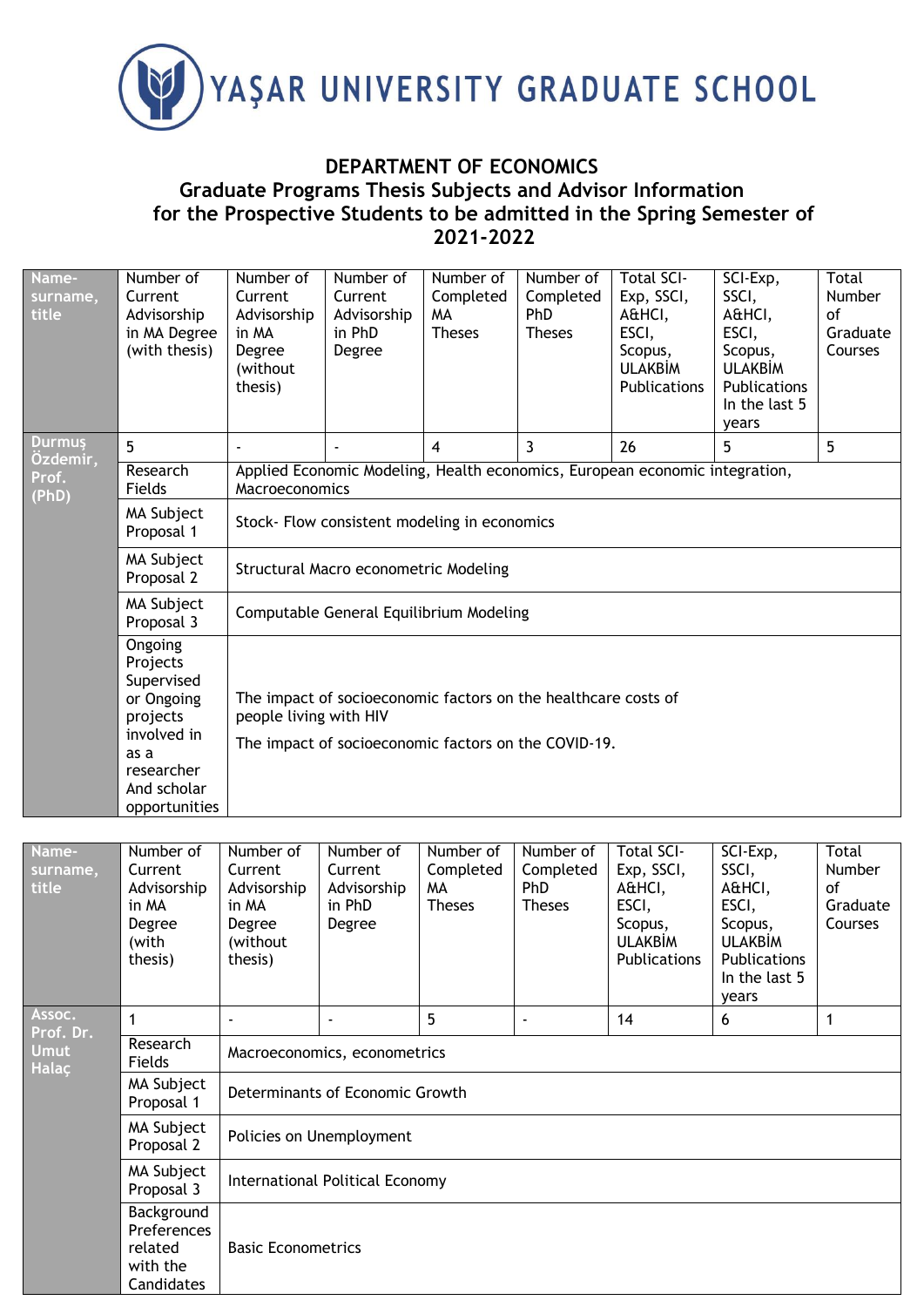| -if any- |  |  |  |  |
|----------|--|--|--|--|
|          |  |  |  |  |
|          |  |  |  |  |

| Name-<br>surname,<br>title  | Number of<br>Current<br>Advisorship<br>in MA<br>Degree<br>(with thesis)    | Number of<br>Current<br>Advisorship<br>in MA<br>Degree<br>(without<br>thesis)                                                   | Number of<br>Current<br>Advisorship<br>in PhD<br>Degree | Number of<br>Completed<br>МA<br><b>Theses</b> | Number of<br>Completed<br><b>PhD</b><br><b>Theses</b> | <b>Total SCI-</b><br>Exp, SSCI,<br>A&HCI,<br>ESCI,<br>Scopus,<br><b>ULAKBİM</b><br>Publications | SCI-Exp,<br>SSCI,<br>A&HCI,<br>ESCI,<br>Scopus,<br><b>ULAKBİM</b><br><b>Publications</b><br>In the last 5<br>years | Total<br>Number of<br>Graduate<br>Courses |  |  |
|-----------------------------|----------------------------------------------------------------------------|---------------------------------------------------------------------------------------------------------------------------------|---------------------------------------------------------|-----------------------------------------------|-------------------------------------------------------|-------------------------------------------------------------------------------------------------|--------------------------------------------------------------------------------------------------------------------|-------------------------------------------|--|--|
| Assoc.<br>Prof. Dr.         | 1 $(+2$ other<br>department)                                               | $\mathbf 0$                                                                                                                     | 0                                                       | 3                                             | 0                                                     | 9                                                                                               | 5                                                                                                                  | 1/Semester                                |  |  |
| Ayşe Özden<br><b>Birkan</b> | Research<br>Fields                                                         | Macroeconomic theory and policy, economic development and growth, history of economic<br>thought, applied econometrics          |                                                         |                                               |                                                       |                                                                                                 |                                                                                                                    |                                           |  |  |
|                             | MA Subject<br>Proposal 1                                                   | International trade and growth                                                                                                  |                                                         |                                               |                                                       |                                                                                                 |                                                                                                                    |                                           |  |  |
|                             | MA Subject<br>Proposal 2                                                   | Regional development and convergence                                                                                            |                                                         |                                               |                                                       |                                                                                                 |                                                                                                                    |                                           |  |  |
|                             | MA Subject<br>Macroeconomic theory and policy<br>Proposal 3                |                                                                                                                                 |                                                         |                                               |                                                       |                                                                                                 |                                                                                                                    |                                           |  |  |
|                             | Background<br>Preferences<br>related with<br>the<br>Candidates<br>-if any- | Basic background in economics, mathematics and statistics.<br>Enough computer literacy to be able to use econometrics software. |                                                         |                                               |                                                       |                                                                                                 |                                                                                                                    |                                           |  |  |

| Name-<br>surname,<br>title | Number of<br>Current<br>Advisorship in<br>MA Degree<br>(with thesis) | Number of<br>Current<br>Advisorship<br>in MA<br>Degree<br>(without<br>thesis) | Number of<br>Current<br>Advisorship<br>in PhD<br>Degree | Number of<br>Completed<br>MA.<br><b>Theses</b> | Number of<br>Completed<br>PhD<br><b>Theses</b> | <b>Total SCI-</b><br>Exp, SSCI,<br>A&HCI,<br>ESCI,<br>Scopus,<br><b>ULAKBIM</b><br><b>Publications</b> | SCI-Exp,<br>SSCI,<br>A&HCI,<br>ESCI,<br>Scopus,<br><b>ULAKBİM</b><br>Publications<br>In the last 5<br>years | Total<br><b>Number</b><br>of<br>Graduate<br>Courses |  |
|----------------------------|----------------------------------------------------------------------|-------------------------------------------------------------------------------|---------------------------------------------------------|------------------------------------------------|------------------------------------------------|--------------------------------------------------------------------------------------------------------|-------------------------------------------------------------------------------------------------------------|-----------------------------------------------------|--|
| Fatma Nur<br>Karaman       | (other<br>department)                                                |                                                                               |                                                         | 2                                              |                                                | 9                                                                                                      | 8                                                                                                           | 4                                                   |  |
| Kabadurmuş,<br>Assist.     | Research<br>Fields                                                   | Economics of innovation, international economics, regional economics          |                                                         |                                                |                                                |                                                                                                        |                                                                                                             |                                                     |  |
| Prof. (PhD)                | MA Subject<br>Proposal 1                                             | <b>International Trade</b>                                                    |                                                         |                                                |                                                |                                                                                                        |                                                                                                             |                                                     |  |
|                            | MA Subject<br>Proposal 2                                             | Economics of Innovation                                                       |                                                         |                                                |                                                |                                                                                                        |                                                                                                             |                                                     |  |
|                            | MA Subject<br>Proposal 3                                             | Development Econ                                                              |                                                         |                                                |                                                |                                                                                                        |                                                                                                             |                                                     |  |

| Name-<br>surname,<br>title | Number of<br>Current<br>Advisorship<br>in MA Degree<br>(with thesis) | Number of<br>Current<br>Advisorship<br>in MA<br>Degree<br>(without<br>thesis) | Number of<br>Current<br>Advisorship<br>in PhD<br>Degree | Number of<br>Completed<br>МA<br><b>Theses</b> | Number of<br>Completed<br><b>PhD</b><br><b>Theses</b> | Total SCI-<br>Exp, SSCI,<br>A&HCI,<br>ESCI,<br>Scopus,<br><b>ULAKBIM</b><br>Publications | SCI-Exp,<br>SSCI,<br>A&HCI,<br>ESCI,<br>Scopus,<br><b>ULAKBIM</b><br><b>Publications</b><br>In the last 5<br>vears | Total<br>Number<br>of<br>Graduate<br>Courses |  |
|----------------------------|----------------------------------------------------------------------|-------------------------------------------------------------------------------|---------------------------------------------------------|-----------------------------------------------|-------------------------------------------------------|------------------------------------------------------------------------------------------|--------------------------------------------------------------------------------------------------------------------|----------------------------------------------|--|
| Serpil<br>Kahraman,        | 4                                                                    |                                                                               |                                                         |                                               |                                                       | 12                                                                                       | 5                                                                                                                  | -4                                           |  |
|                            | Research<br>Fields                                                   | Monetary economics, financial economics, Ottoman economic history             |                                                         |                                               |                                                       |                                                                                          |                                                                                                                    |                                              |  |